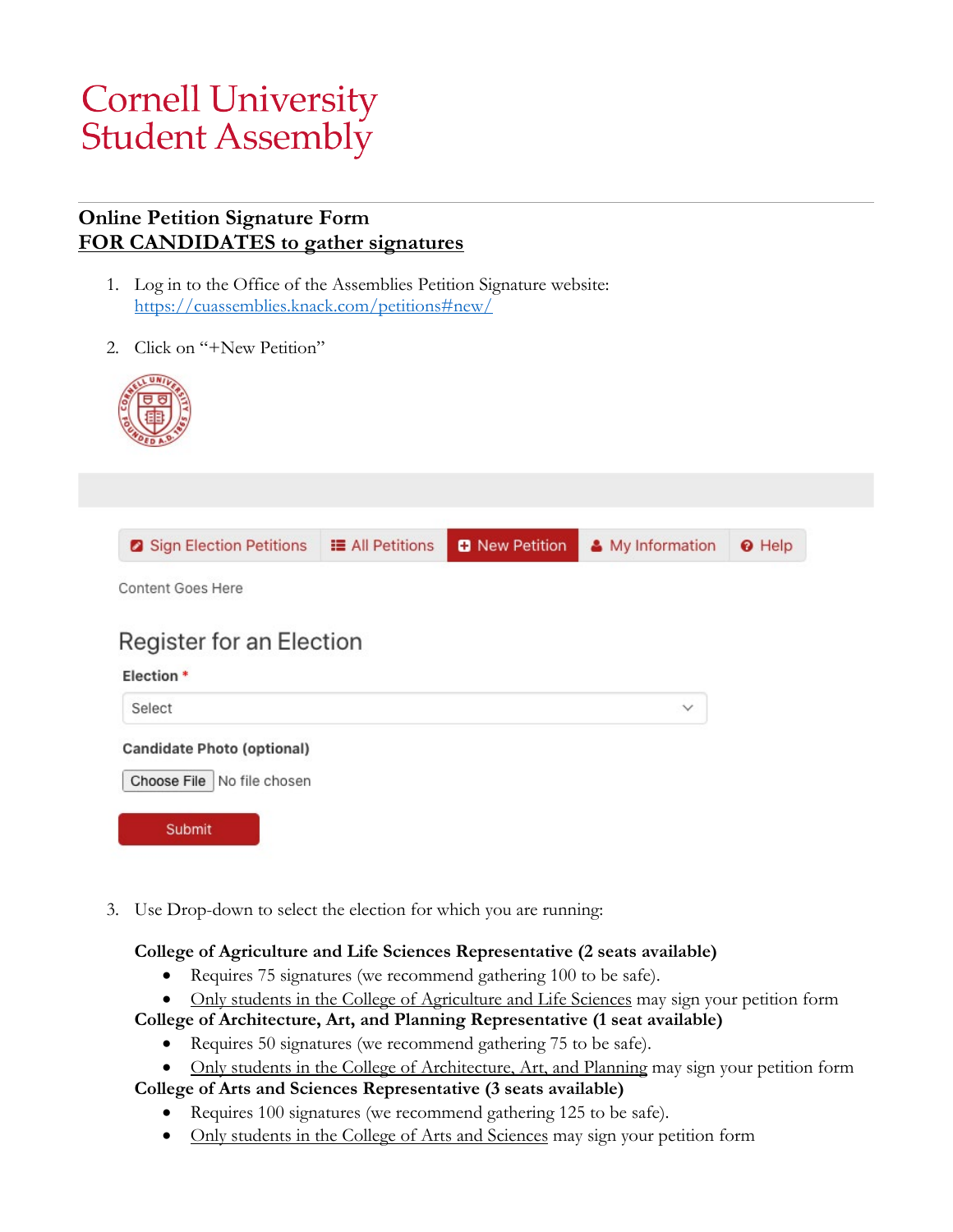#### **Dyson School of Business Representative (1 seat available)**

- Requires 75 signatures (we recommend gathering 100 to be safe).
- Only students in the Dyson School of Business may sign your petition form

#### **College of Engineering Representative (2 seats available)**

- Requires 75 signatures (we recommend gathering 100 to be safe).
- Only students in the College of Engineering may sign your petition form

#### **School of Hotel Administration Representative (1 seat available)**

- Requires 75 signatures (we recommend gathering 100 to be safe).
- Only students in the School of Hotel Administration may sign your petition form

#### **College of Human Ecology Representative (1 seat available)**

- Requires 75 signatures (we recommend gathering 100 to be safe).
- Only students in the College of Human Ecology may sign your petition form

#### **School of Industrial and Labor Relations Representative (1 seat available)**

- Requires 75 signatures (we recommend gathering 100 to be safe).
- Only students in the School of Industrial and Labor Relations may sign your petition form

#### **Undesignated Representative At-Large (4 seats available)**

- Requires 150 signatures (we recommend gathering 175 to be safe).
- All undergraduate students may sign your petition form

#### **First Generation College Students Liaison At-Large (1 seat available)**

- Requires 75 signatures (we recommend gathering 100 to be safe).
- All undergraduate students may sign your petition form

#### **International Students Liaison At-Large (1 seat available)**

• Requires 75 signatures (we recommend gathering 100 to be safe).

#### • All undergraduate students may sign your petition form

#### **LGBTQIA+ Students Liaison At-Large (1 seat available)**

- Requires 75 signatures (we recommend gathering 100 to be safe).
- All undergraduate students may sign your petition form

#### **Minority Students Liaison At-Large (2 seats available)**

- Requires 75 signatures (we recommend gathering 100 to be safe).
- All undergraduate students may sign your petition form

#### **Students with Disabilities Representative At-Large (1 seat1 available)**

- Requires 75 signatures (we recommend gathering 100 to be safe).
- All undergraduate students may sign your petition form

# **Womxn's Issues Liaison At-Large (1 seat available)**

- Requires 75 signatures (we recommend gathering 100 to be safe).
- All undergraduate students may sign your petition form

#### **President (1 seat available)**

- Requires 300 signatures (we recommend gathering 325 to be safe).
- All undergraduate students may sign your petition form

# **Executive Vice President (1 seat available)**

Requires 300 signatures (we recommend gathering 325 to be safe).

All undergraduate students may sign your petition form

# **Undergraduate Representative to the University Assembly (2 seats available)**

- Requires 150 signatures (we recommend gathering 175 to be safe).
- All undergraduate students may sign your petition form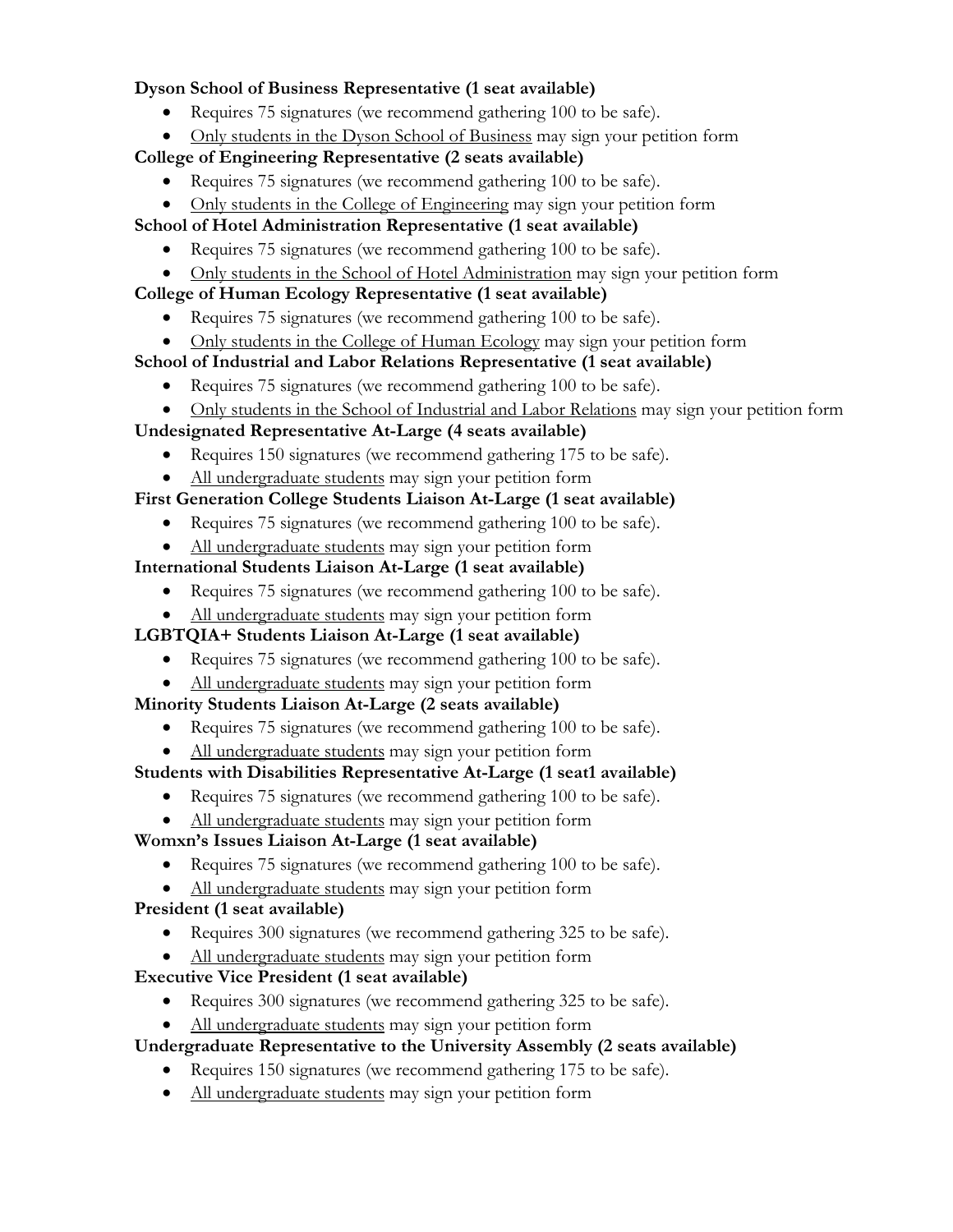- 4. Upload your photo (optional)
- 5. Hit "Submit"

Submit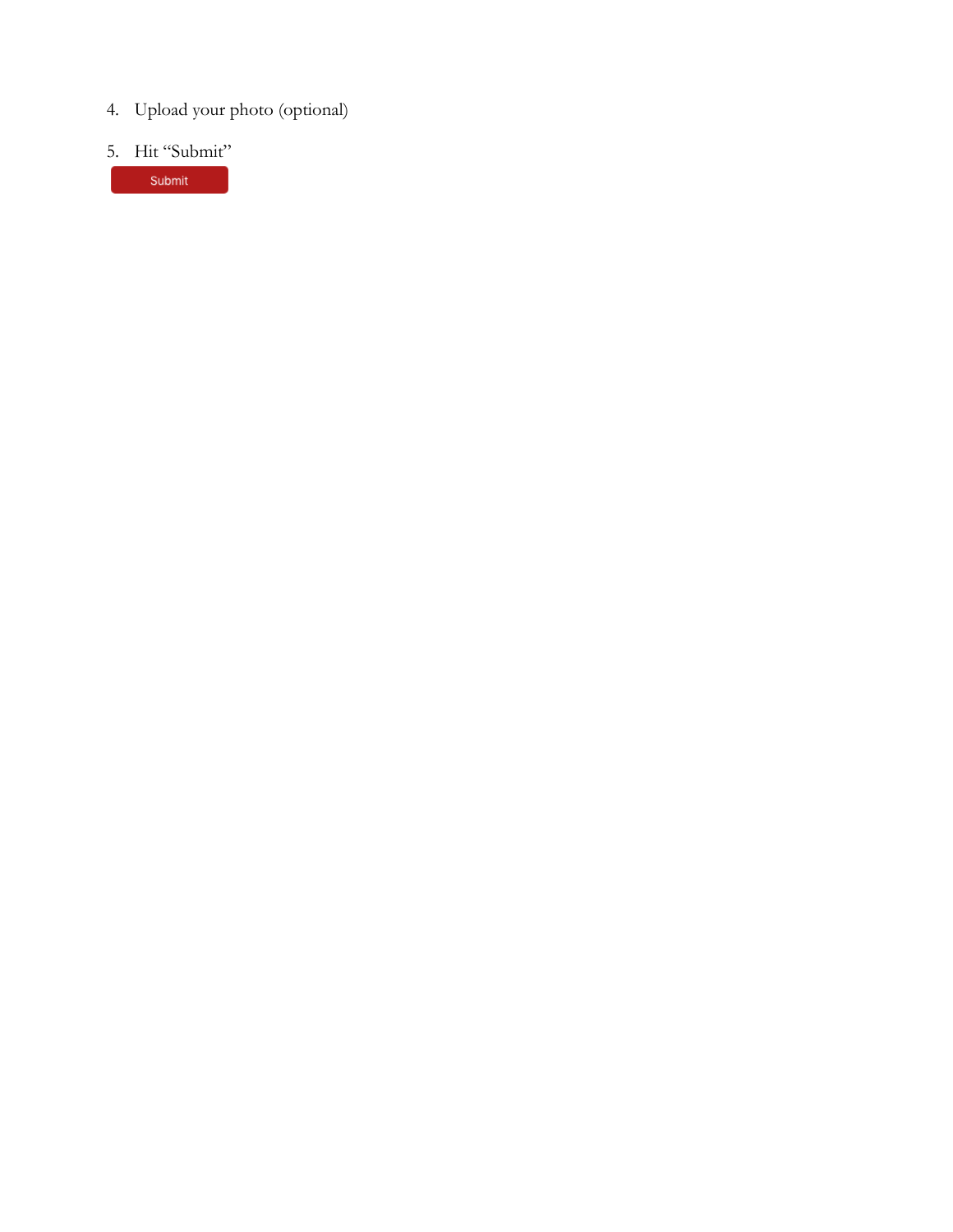# **Cornell University<br>Office of the Assemblies**

#### **Online Petition Signature Form FOR STUDENTS to sign a petition**

- 1. Log in to the Office of the Assemblies Petition Signature website: <https://cuassemblies.knack.com/petitions#sign-petitions/>
- 2. View Petitions (search by keyword to find your candidate)

| <b>2</b> Sign Election Petitions <b>E</b> All Petitions <b>B</b> New Petition & My Information |        |                  | <b>O</b> Help |                           |
|------------------------------------------------------------------------------------------------|--------|------------------|---------------|---------------------------|
| Petitions                                                                                      |        |                  |               |                           |
| freshman                                                                                       | search |                  |               |                           |
| Showing 1-15 of 15 T Add filters                                                               |        |                  |               |                           |
|                                                                                                |        | <b>Candidate</b> |               |                           |
|                                                                                                |        |                  |               | <b>Sign This Petition</b> |
| <b>Voter Eligibility</b><br><b>Student Assembly</b>                                            |        |                  |               |                           |
| <b>Freshman Representative</b>                                                                 |        |                  |               |                           |

- 3. Select Candidate(s) From the list provided
- 4. Sign this petition (using your cursor or finger)



**Available Positions**  $\overline{1}$ 10/14/2020 12:00pm **Petitioning Deadline** Voter/Signer Eligibility All Undergraduate Students, All Graduate and Professional Students

#### Sign this Petition

By clicking the "Submit" button below, you are confirming that you wish to sign this petition. This cannot be undone. Your name and NetID will be displayed on the petition system as a signatory of this petition. Please note, the petition system is only accessible to those members of the Cornell community with a NetID.